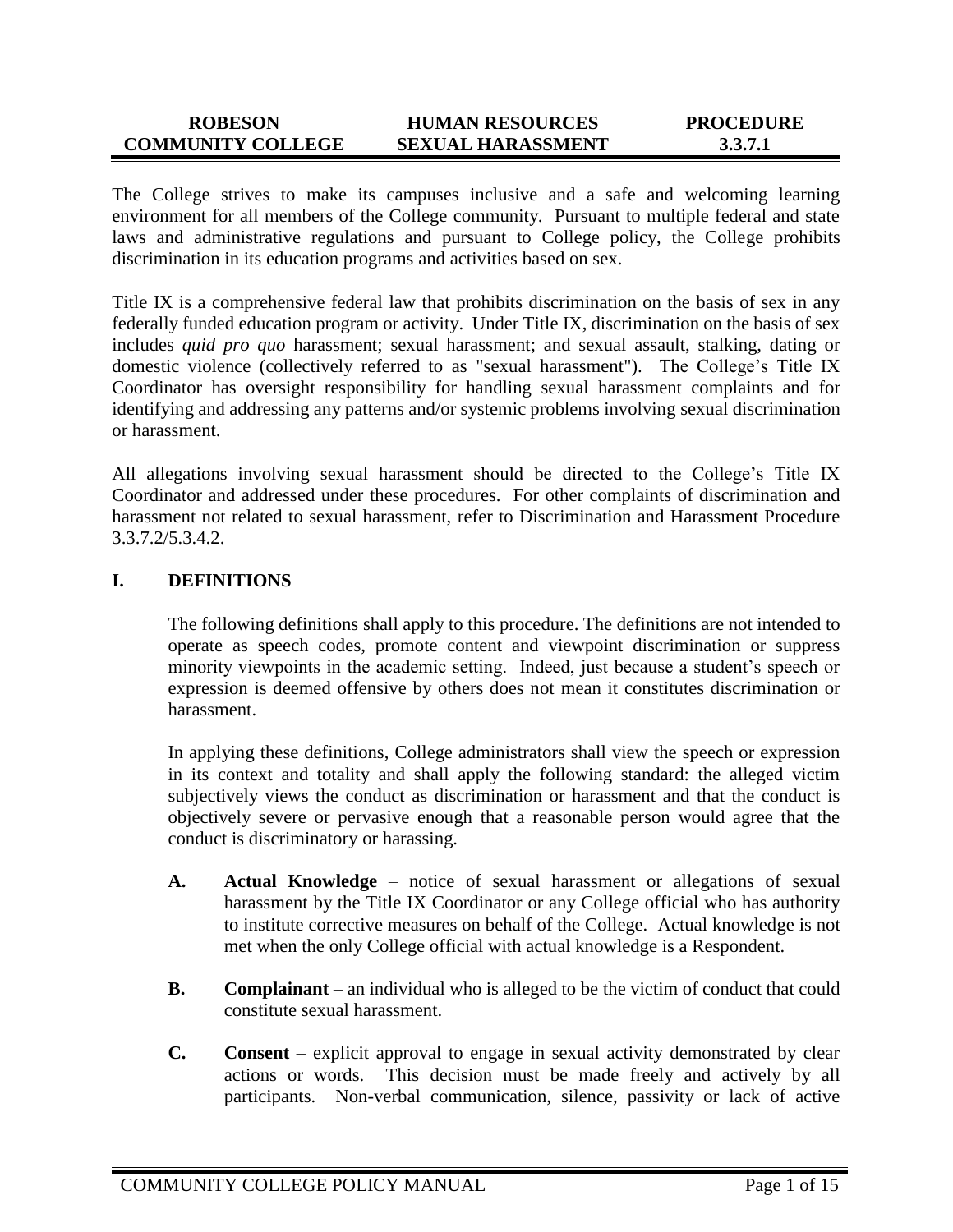resistance does not imply consent. In addition, previous participation in sexual activity does not indicate current consent to participate and consent to one form of sexual activity does not imply consent to other forms of sexual activity. Consent has not been obtained in situations where the individual: i) is forced, pressured, manipulated or has reasonable fear that they will be injured if they do not submit to the act; ii) is incapable of giving consent or is prevented from resisting due to physical or mental incapacity (including being under the influence of drugs or alcohol); or iii) has a mental or physical disability which inhibits his/her ability to give consent to sexual activity.

- **D. Dating Violence** crimes of violence against a person with whom the person has or had a social relationship or a romantic or intimate relationship.
- **E. Domestic Violence** crimes of violence against a current or former spouse or intimate partner; a person with whom the individual shares a child in common; a person with whom the individual cohabitates or has cohabitated as a spouse or intimate partner; a person similarly situated to the individual as a spouse under local domestic laws; or any other person who is protected under local domestic laws of the jurisdiction.
- **F. Education Program or Activity** for purposes of these Procedures, this means any locations, events, or circumstances over which the College exercised substantial control over both the Respondent(s) and the context in which the alleged sexual harassment occurs. It also means any building owned or controlled by a student organization that is officially recognized by the College.
- **G. Formal Complaint** a document filed by a Complainant or signed by the Title IX Coordinator alleging sexual harassment against a Respondent and requesting the College investigate the allegation(s). A Formal Complaint initiates a formal grievance process in which parties are entitled to due process protections.
- **H. Informal Resolution**  a resolution reached regarding an allegation of sexual harassment without the filing of a Formal Complaint. Informal Resolution may include mediation, facilitated dialogue, conflict coaching, restorative justice, or other models of alternative dispute resolution. Informal Resolution cannot be used for a student's allegation of sexual harassment against a College employee.
- **I. Respondent** an individual who has been reported to be the perpetrator of conduct that could constitute sexual harassment.
- **J. Retaliation** to intimidate, threaten, coerce, or discriminate against any individual for the purpose of interfering with any right or privilege secured by Title IX or because the individual has made a report or complaint, testified, assisted, participated, or refused to participate in any manner in an investigation, proceeding, or hearing under these Procedures.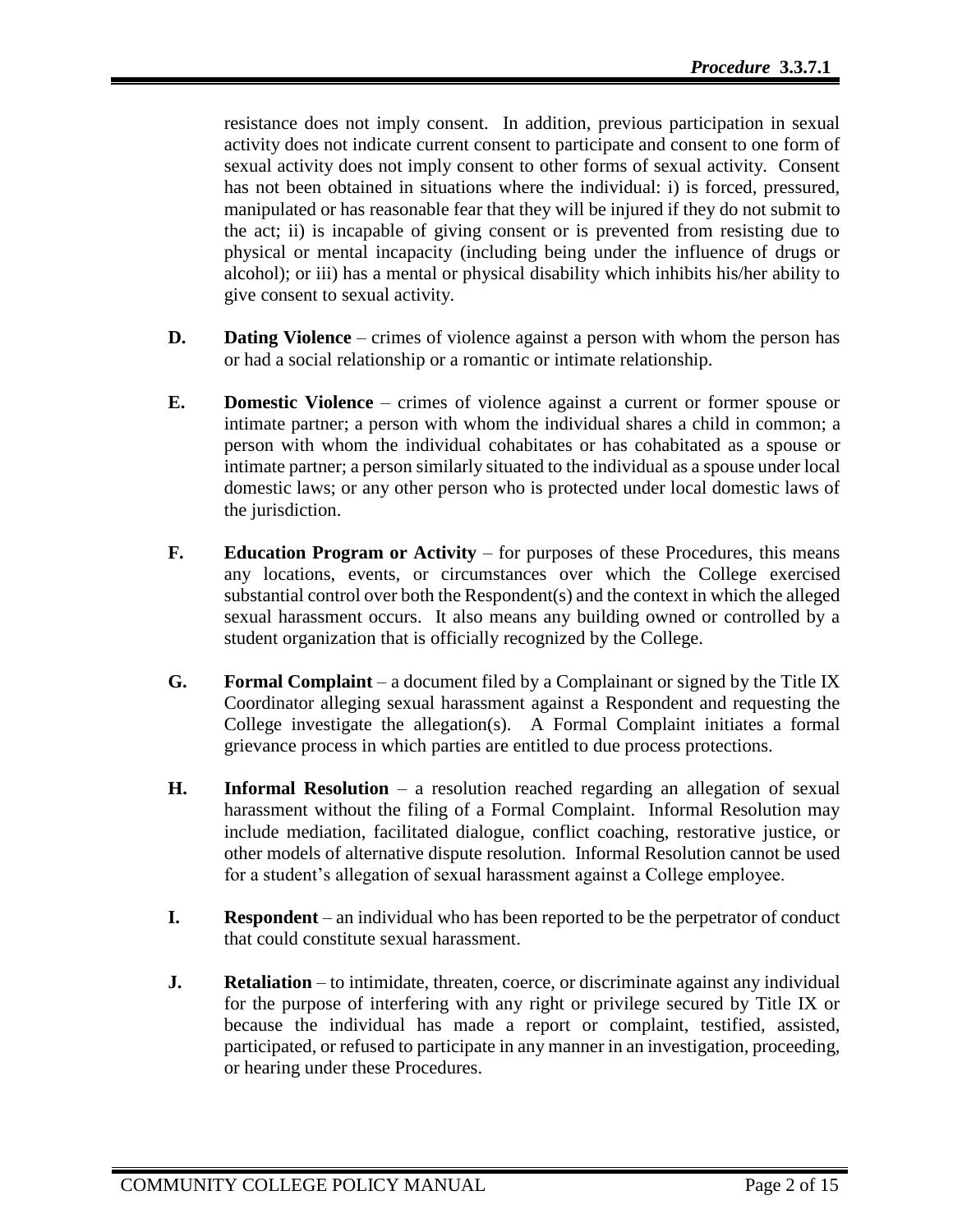- **K**. **Sexual Assault** an offense that meets the definition of rape, fondling, incest, or statutory rape as used in the FBI's Uniform Crime Reporting system.
- **L. Sexual Harassment** *quid pro quo* harassment; unwelcome conduct that a reasonable person would find so severe, pervasive, and objectively offensive that it effectively denies a person equal access to the College's education program or activity, including conduct based on sex stereotyping; or any instance of sexual assault, dating violence, domestic violence, or stalking.

Quid pro quo harassment is a person having power or authority over another and conditioning an educational or employment benefit or service or access to receiving the educational or employment benefit or service upon a person's participation in unwelcome sexual conduct.

- **M. Stalking** engaging in a course of conduct directed at a specific person that would cause a reasonable person to fear for his/her safety or the safety of others or suffer substantial emotional distress.
- **N. Standard of Evidence**  the College uses preponderance of the evidence as the standard for proof of whether a violation of this policy has occurred. In the student due process hearing and employee grievance process, legal terms like "guilt", "innocence" and "burden of proof" are not applicable. Student and employee due process hearings are conducted to take into account the totality of all evidence available from all relevant sources. The College will find the Respondent either "responsible" or "not responsible" for violating these Procedures.
- **O.** Supportive Measures individualized services reasonably available that are nonpunitive, non-disciplinary, and not unreasonably burdensome to the other party that are designed to ensure equal educational access, protect safety, or deter sexual harassment. Examples of support measures are counseling, extensions of deadlines or other course-related adjustments, modifications of work or class schedules, campus escort services, mutual restrictions on contact between the parties, leaves of absences, increased security and monitoring of certain areas of the College, and other similar measures.
- **P**. **Title IX Coordinator** for purposes of these Procedures, the Title IX Coordinator refers to Sally Carr, Director of Human Resources. The Title IX Coordinator's office is in Building 2. The phone number is 910-272-3537 and the email is scarr@robeson.edu.

# **II. SCOPE AND APPLICABILITY**

# **A. These Procedures apply to the conduct of and protect:**

1. College students and applicants for admission into the College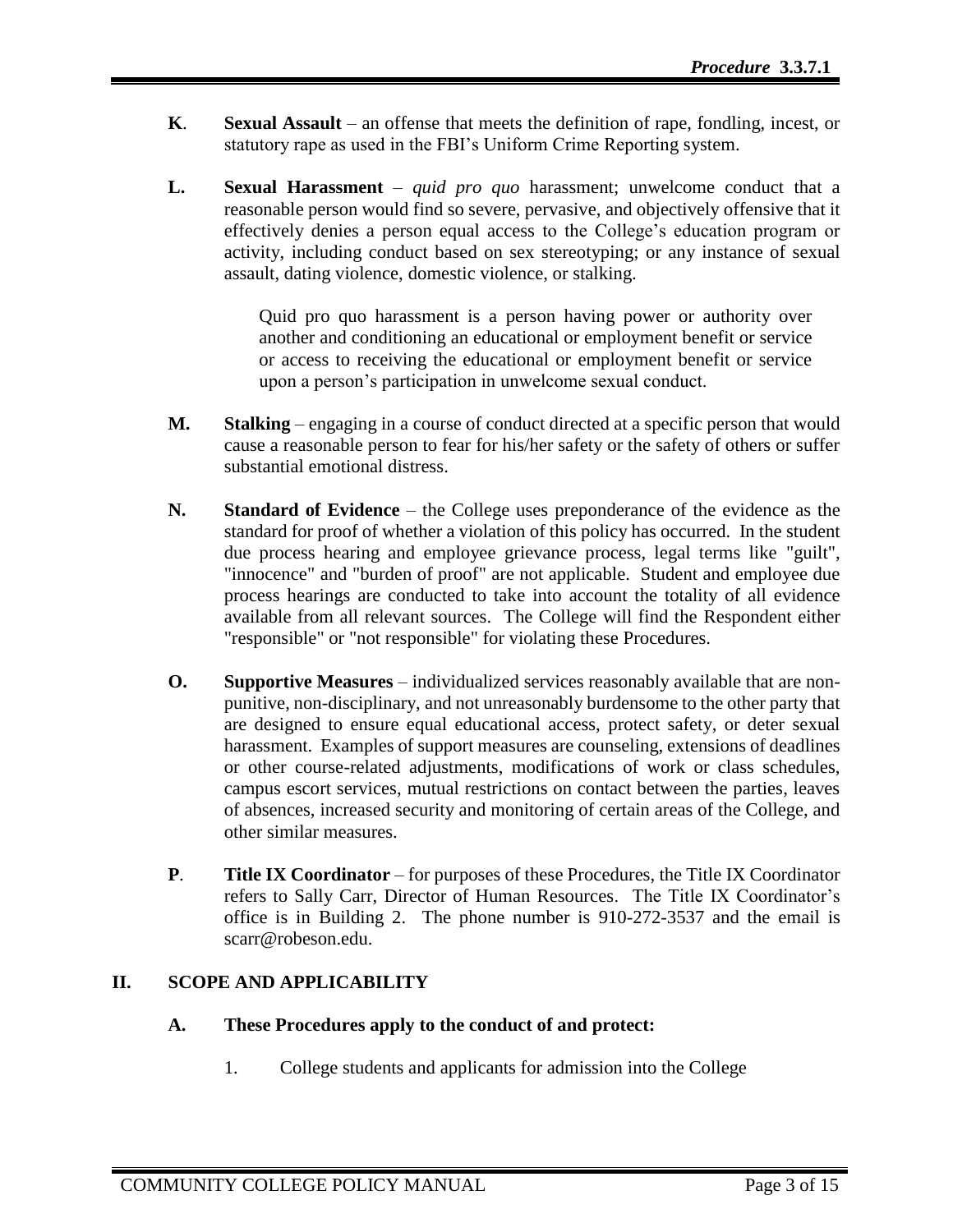- 2. College employees and applicants for employment
- 3. College student organizations
- 4. Third parties participating in a College education program or activity
- **B. These Procedures apply to conduct that occurs in a College Education Program or Activity located within the United States and of which the College has actual knowledge.**

## **III. REPORTING**

## **A. Reporting to Local Law Enforcement**

Individuals may report sexual harassment directly to local law enforcement agencies by dialing 911. Individuals who make a criminal allegation may also choose to pursue the College's grievance procedure simultaneously. A criminal investigation into the matter does not release the College from its obligation to conduct its own investigation (nor is a criminal investigation determinative of whether sexual harassment has occurred). However, the College's investigation may be delayed temporarily while the criminal investigators are gathering evidence. In the event of such a delay, the College must make available supportive measures when necessary to protect the alleged Complainant and/or the College community.

Individuals may choose not to report alleged sexual harassment to law enforcement authorities. The College respects and supports individuals' decisions regarding reporting; nevertheless, the College may notify appropriate law enforcement authorities if legally required or warranted by the nature of the allegations.

## **B. Reporting to College Officials**

The College's Title IX Coordinator oversees compliance with these Procedures and Title IX regulations. Questions about these Procedures should be directed to the Title IX Coordinator. Anyone wishing to make a report relating to sexual harassment may do so by reporting the concern to the College's Title IX Coordinator in person, by mail, by telephone, by email, or by any other means that results in the Title IX Coordinator receiving the person's verbal or written report of alleged sexual harassment.

## **IV. GRIEVANCE PROCEDURES**

## **A. Scope**

1. Use of these grievance procedures applies to reports alleging sexual harassment carried out by employees, students, or third parties.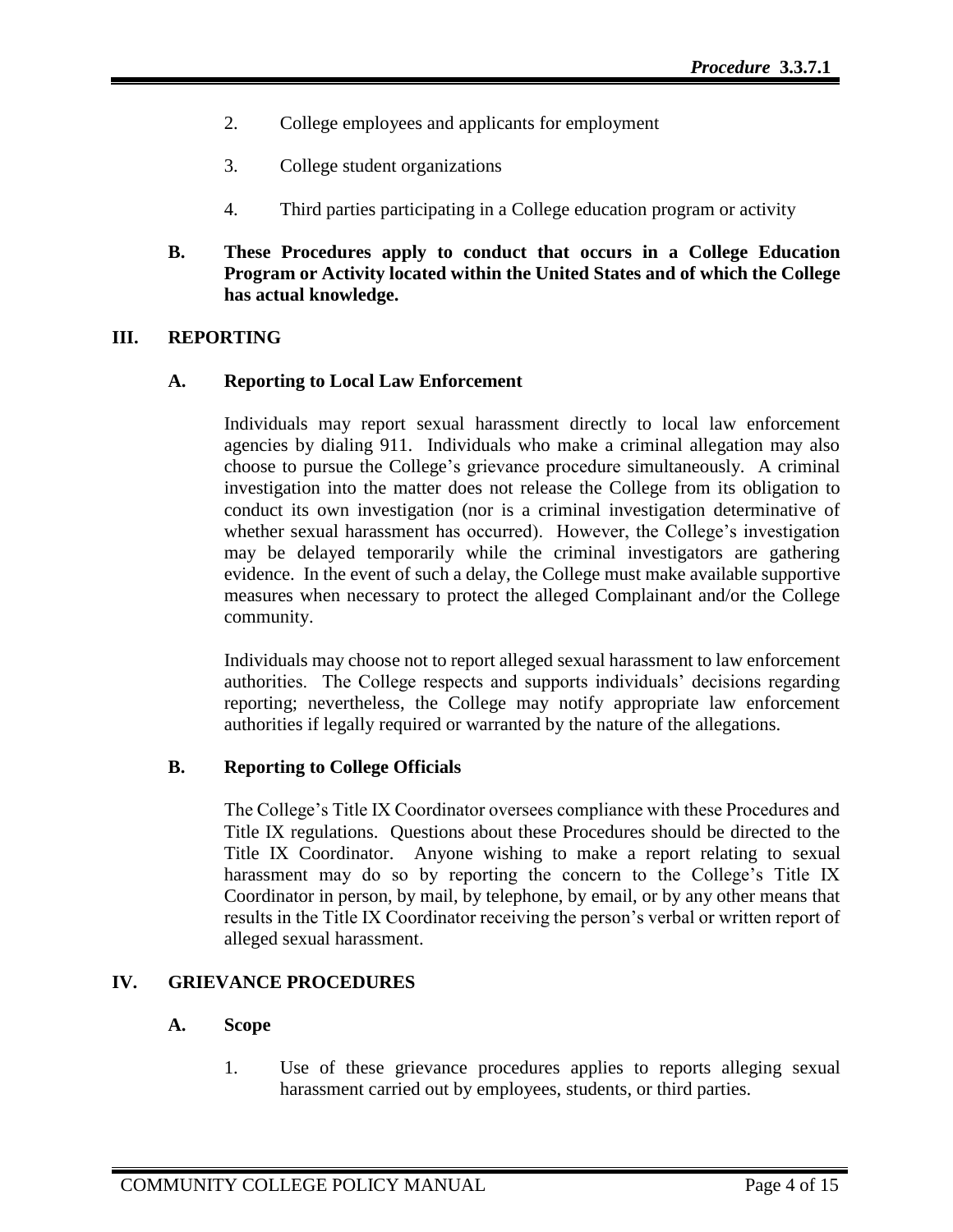2. All reports of sexual harassment are taken seriously. At the same time, those accused of sexual harassment are presumed "not responsible" throughout this grievance procedure.

# **B. Initial College Response and Assessment**

- 1. After receiving a report of sexual harassment, the Title IX Coordinator takes immediate and appropriate steps to:
	- a. Communicate with the individual who reported the alleged conduct;
	- b. Implement supportive measures to eliminate and prevent the recurrence of sex harassment, deter retaliation, remedy the effects of sex harassment, and provide due process rights during a College investigation;
	- c. Provide the individual with a copy of this Policy and Procedure; and
	- d. Determine whether the alleged conduct, as described by the reporting party, falls within the scope of this policy and if so, initiate the investigation and resolution procedures outlined below.
	- e. The Title IX Coordinator may delegate the authority to take some or all of these steps to a Deputy Title IX Coordinator.
- 2. The Title IX Coordinator must administratively close a report or complaint of sexual harassment if after an initial assessment:
	- a. The allegations as stated do not constitute a violation of this Policy and Procedure, even if proven; or
	- b. The alleged sexual harassment did not occur in the College's Education Program or Activity or did not occur in the United States.
	- c. The Title IX Coordinator will notify the parties if a report or complaint of sexual harassment is closed under this section, including the reason(s) for closure, and direct the parties to the appropriate College office or department to resolve the report or complaint. All parties may appeal the Title IX Coordinator's dismissal of a Formal Complaint under this section by using the appeal procedures in Section VI, below.
- 3. The Title IX Coordinator may administratively close a report or complaint of sexual harassment if: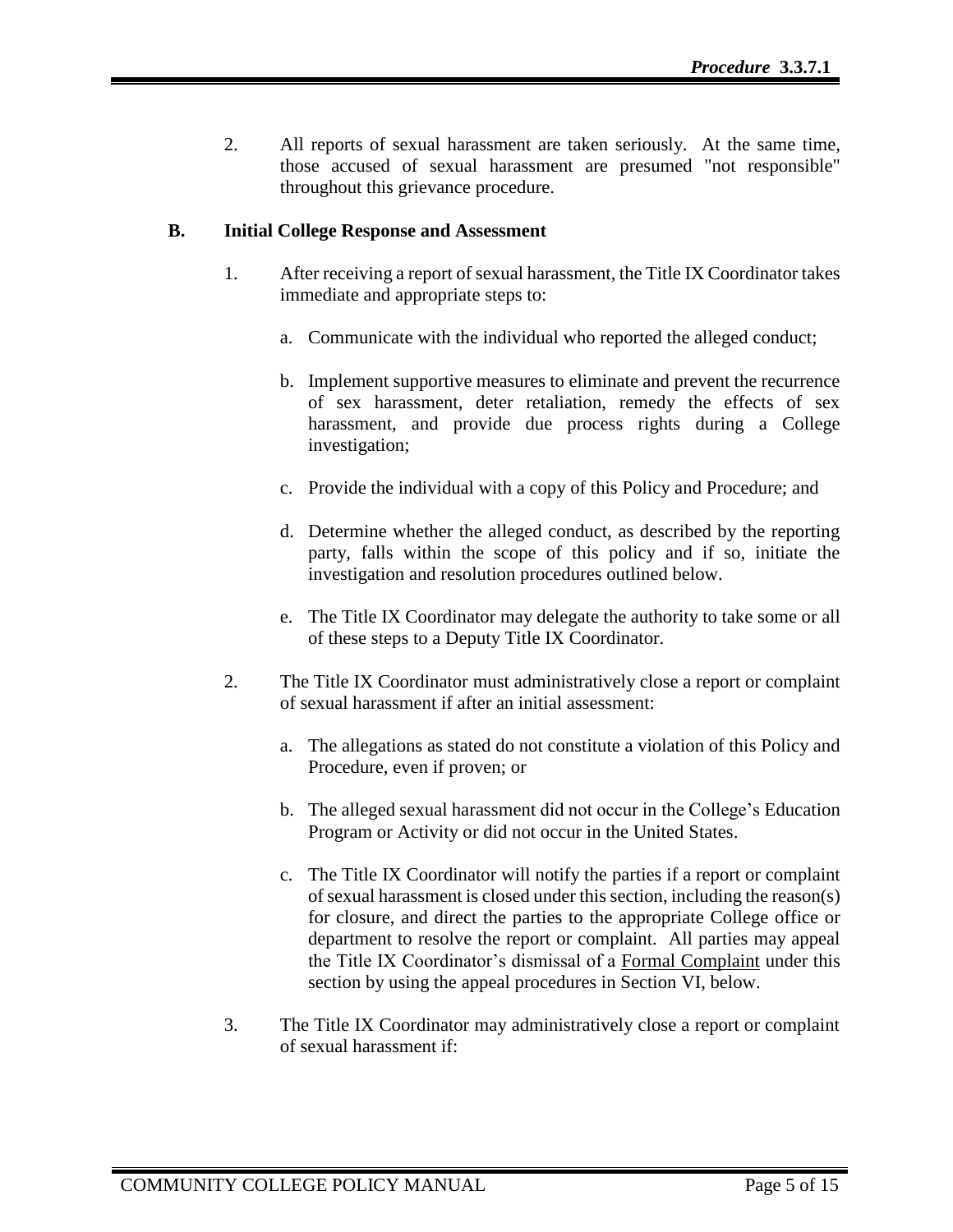- a. The Complainant, at any time, requests withdrawal of the report or complaint;
- b. The Respondent is no longer enrolled or employed by the College; or
- c. The College is prevented from gathering evidence sufficient to reach a determination of responsibility.
- d. The Title IX Coordinator will notify the parties if a report or complaint of sexual harassment is closed under this section, including the reason(s) for closure, and direct the parties to the appropriate College office or department to resolve the report or complaint. All parties may appeal the Title IX Coordinator's dismissal of a Formal Complaint under this section by using the appeal procedures in Section VI, below.
- 4. Regardless of when alleged sexual harassment is reported, a Complainant must be participating in or attempting to participate in the College's education program or activity for a Formal Complaint to be filed.

# **C. Informal Resolution**

- 1. Any party may request the College facilitate an informal resolution to a sexual harassment complaint at any time after the filing of a Formal Complaint. The Title IX Coordinator may offer the parties the opportunity for informal resolution, too.
	- a. Upon a request for informal resolution, the Title IX Coordinator determines whether informal resolution is appropriate based on the facts and circumstances of the case. The Title IX Coordinator ensures that any proposed informal resolution is consistent with the College's obligations to prevent and redress sexual harassment.
	- b. A student's allegations of sexual harassment against a College employee are not eligible for informal resolution.
	- c. The Title IX Coordinator provides the parties with written notice of proceeding with an informal resolution, including the allegations of sexual harassment, the requirements of the informal resolution process, and potential outcomes resulting from participating in the informal resolution process.
	- d. The Title IX Coordinator also designates an independent, neutral person to facilitate the informal resolution.
- 2. Informal resolution is voluntary.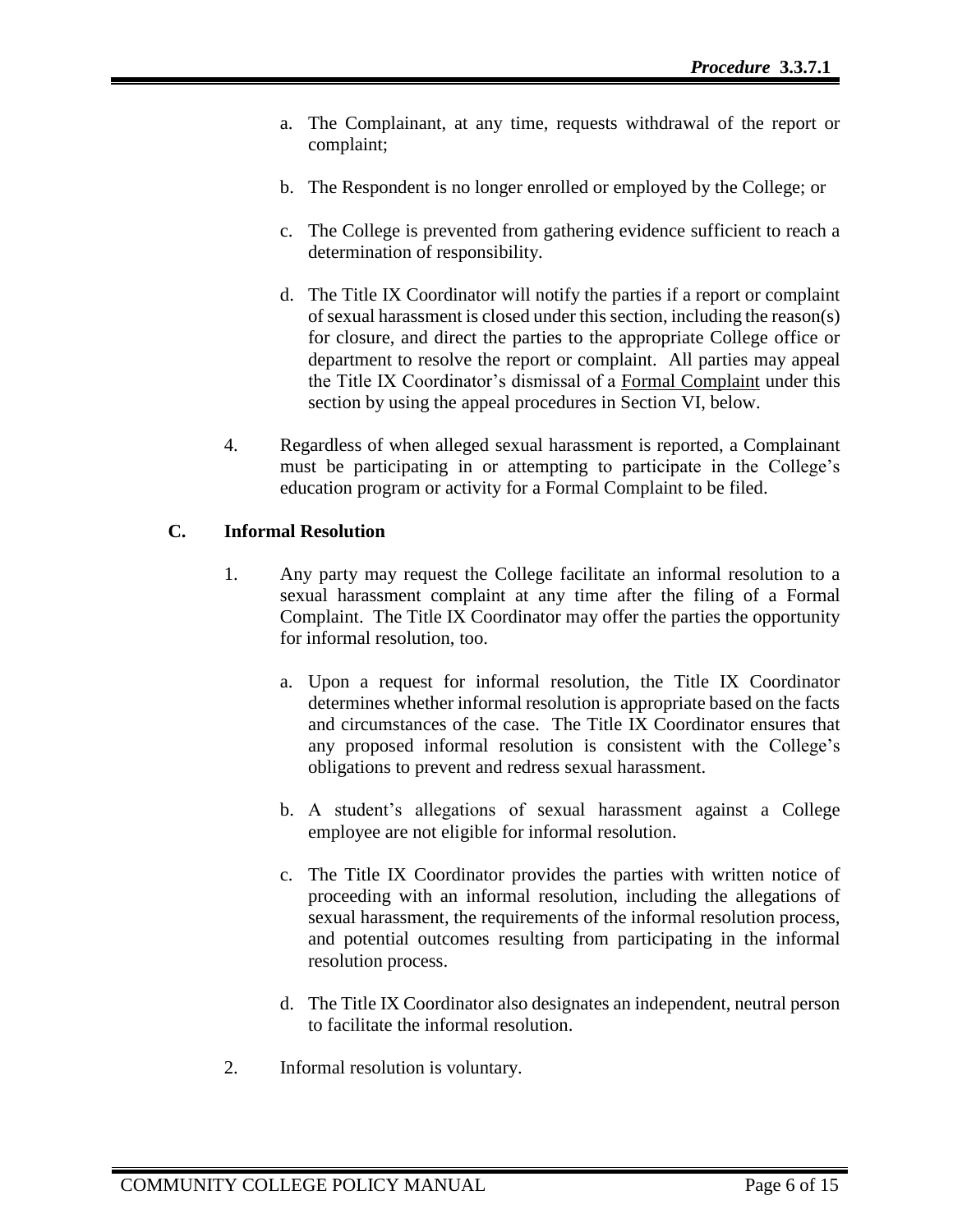- a. The Complainant and Respondent must provide written consent for informal resolution to take place.
- b. Any party has a right to end the informal resolution process at any time prior to agreeing to a resolution and begin or continue the formal investigation and grievance process.
- 3. Informal resolution concludes the matter only when all parties have signed a written agreement that confirms resolution of the allegations.
	- a. The resolution agreement must include a waiver of the parties' right to have a formal hearing on the allegations that have been informally resolved.
	- b. Parties are prohibited from revoking or appealing a resolution agreement. Should the Respondent violate the terms of an informal resolution agreement, such violation will subject the Respondent to an investigation and the formal grievance process contained in this procedure.
- 4. If a resolution agreement is not reached, the College will continue with a formal investigation.

# **D. Investigations**

- 1. The goal of a formal investigation is to reach a determination as to whether a Respondent has violated one or more College policies prohibiting sexual harassment and if so, remedy the effects of a violation.
	- a. The Title IX Coordinator may include possible violations of other College policies that contributed to, arose from, or are otherwise related to alleged violations of this Policy and Procedure in the scope of an investigation.
	- b. The Title IX Coordinator gives written notice to the Complainant and Respondent of the investigation, providing sufficient details to allow the parties to respond and prepare for initial interviews, including the identity of the parties involved (if known), the conduct alleged to be sexual harassment, the date and location of alleged incidents (if known), a statement that the Respondent is presumed not responsible and a determination of responsibility is made at the conclusion of the process, information regarding the parties' right to an advisor and the right to review evidence, and notice that the College prohibits knowingly making false statements or submitting false information during the grievance process.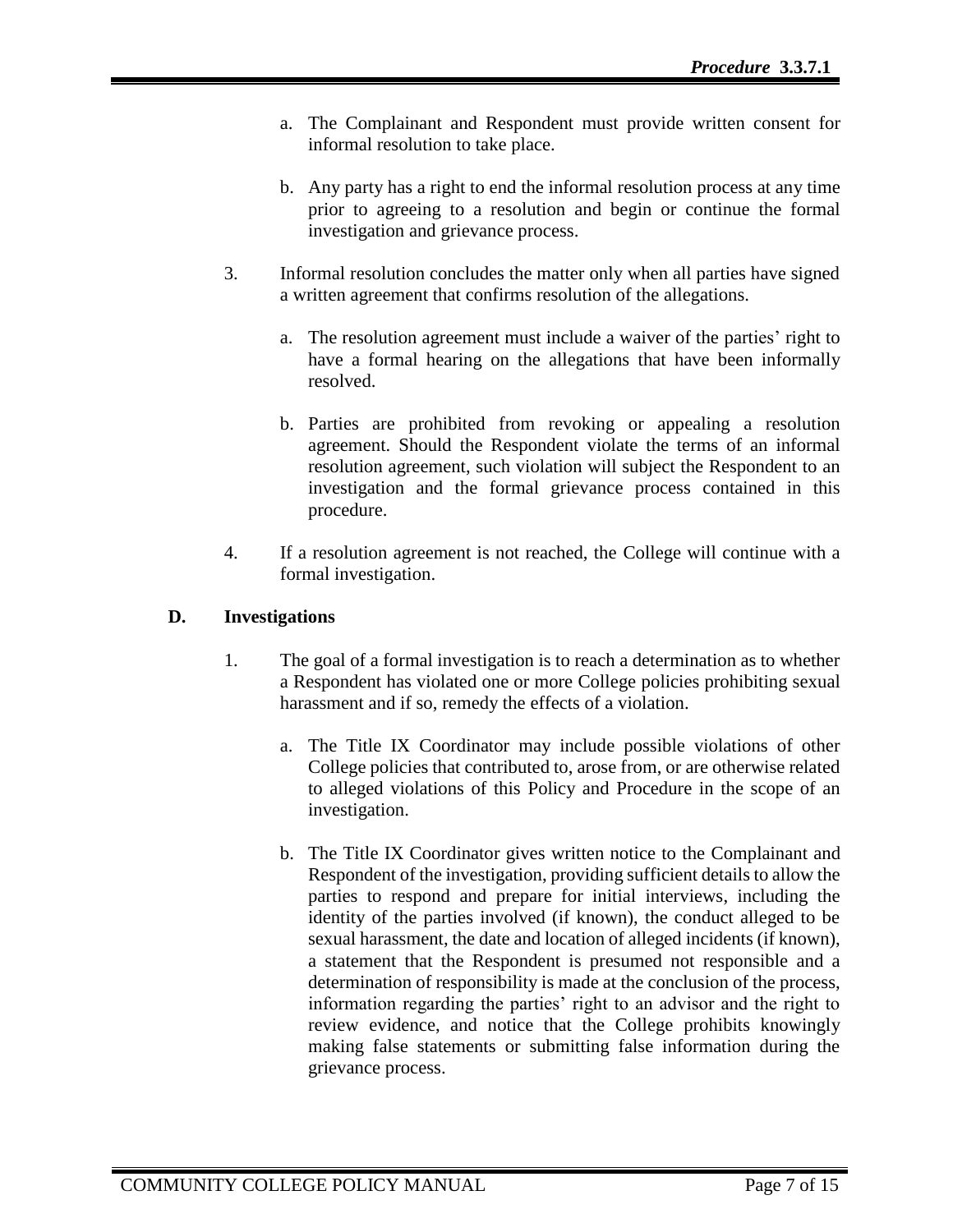- c. The Title IX Coordinator designates an investigator to investigate the allegations of sexual harassment.
- 2. Parties to an investigation can expect a prompt, thorough, and equitable investigation of complaints, including the opportunity for parties to ask questions, present witnesses and provide information regarding the allegations.
- 3. Parties and witnesses should cooperate in the investigation process to the extent required by law and this policy.
- 4. The standard of proof used in investigations is preponderance of the evidence. It is the College's responsibility to establish the standard of proof and gather evidence during investigations.
- 5. The College aims to bring all investigations to a resolution within thirty (30) business days from the date the Title IX Coordinator determines an investigation will commence.
	- a. Extensions of timeframe for good cause are allowed, so long as written notice and the reason for the delay is provided to the parties. Good cause includes:
		- i. The complexity and/or number of the allegations;
		- ii. The severity and extent of the alleged misconduct;
		- iii. The number of parties, witnesses, and other types of evidence involved;
		- iv. The availability of the parties, witnesses, and evidence;
		- v. A request by a party to delay an investigation;
		- vi. The effect of a concurrent criminal investigation or proceeding;
		- vii. Intervening holidays, College breaks, or other closures;
		- viii. Good faith efforts to reach a resolution; or
		- ix. Other unforeseen circumstances.
	- b. Investigations typically include interviews with the Complainant, the Respondent, and any witnesses, and the objective evaluation of any physical, documentary, or other evidence as appropriate and available. The College will give the Complainant and the Respondent written notice of any interview, meeting, or hearing at which a party is invited or expected to participate.
	- c. The Title IX Coordinator will inform the Complainant and Respondent at regular intervals of the status of its investigation.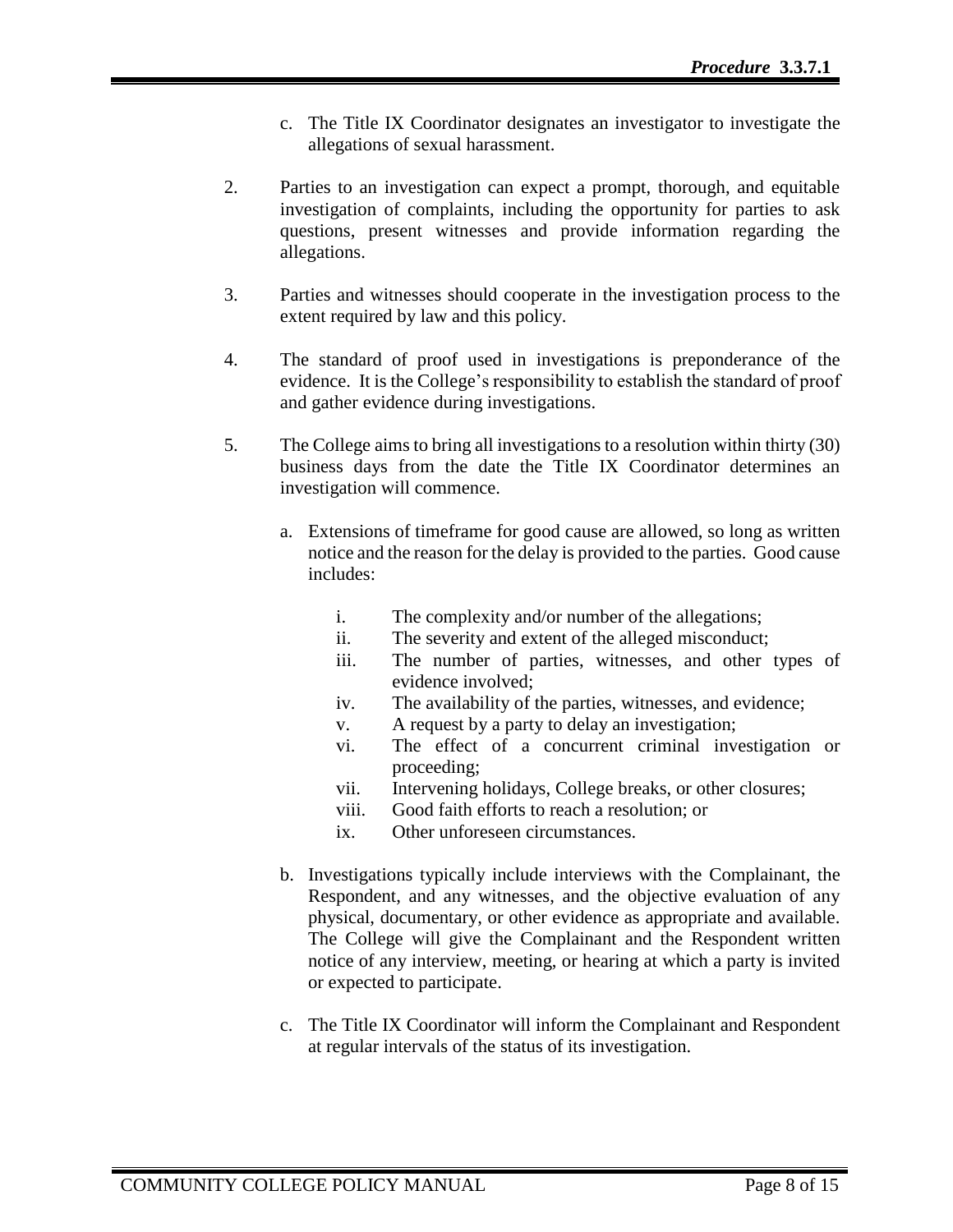- d. The College may suspend or place on administrative leave a student or employee, pending the completion of an investigation and resolution, when the College performs an individualized safety and risk analysis and determines the person poses an immediate threat to the physical health or safety of any member(s) of the College community.
	- i. The Title IX Coordinator may recommend to the appropriate College official to implement or stay an interim suspension of a student or employee and the conditions and duration of such suspension or leave.
	- ii. In all cases in which an interim suspension or administrative leave is imposed, the student or employee shall be given notice and an opportunity to challenge the removal decision immediately following the removal.
	- iii. Violation of an interim suspension under this Procedure is grounds for expulsion or termination.
- 6. Interviews conducted as part of an investigation under this Procedure may be recorded by the College. Recordings not authorized by the College are prohibited.
- 7. The Complainant and Respondent have the right to be accompanied by an advisor of their choosing during all stages of an investigation.
	- a. A party may elect to change advisors during the process.
	- b. All advisors are subject to the same rules:
		- i. During the investigation, the advisor's role is limited to providing advice, guidance, and support to the Complainant or Respondent. An advisor is not permitted to act as a participant or advocate during the investigative process.
		- ii. Advisors are expected to maintain the privacy of the records shared with them.
		- iii. Advisors are expected to refrain from interfering with investigations.
		- iv. Any advisor who oversteps their role or interferes during an investigation process will be warned once. If the advisor continues to disrupt or otherwise fails to respect the limits of the advisor role, the advisor will be asked to leave. The Title IX Coordinator determines whether the advisor may return or should be replaced by a different advisor.
- 8. Prior to finalizing a report, the investigator provides all parties an equal opportunity to review any evidence obtained as part of the investigation that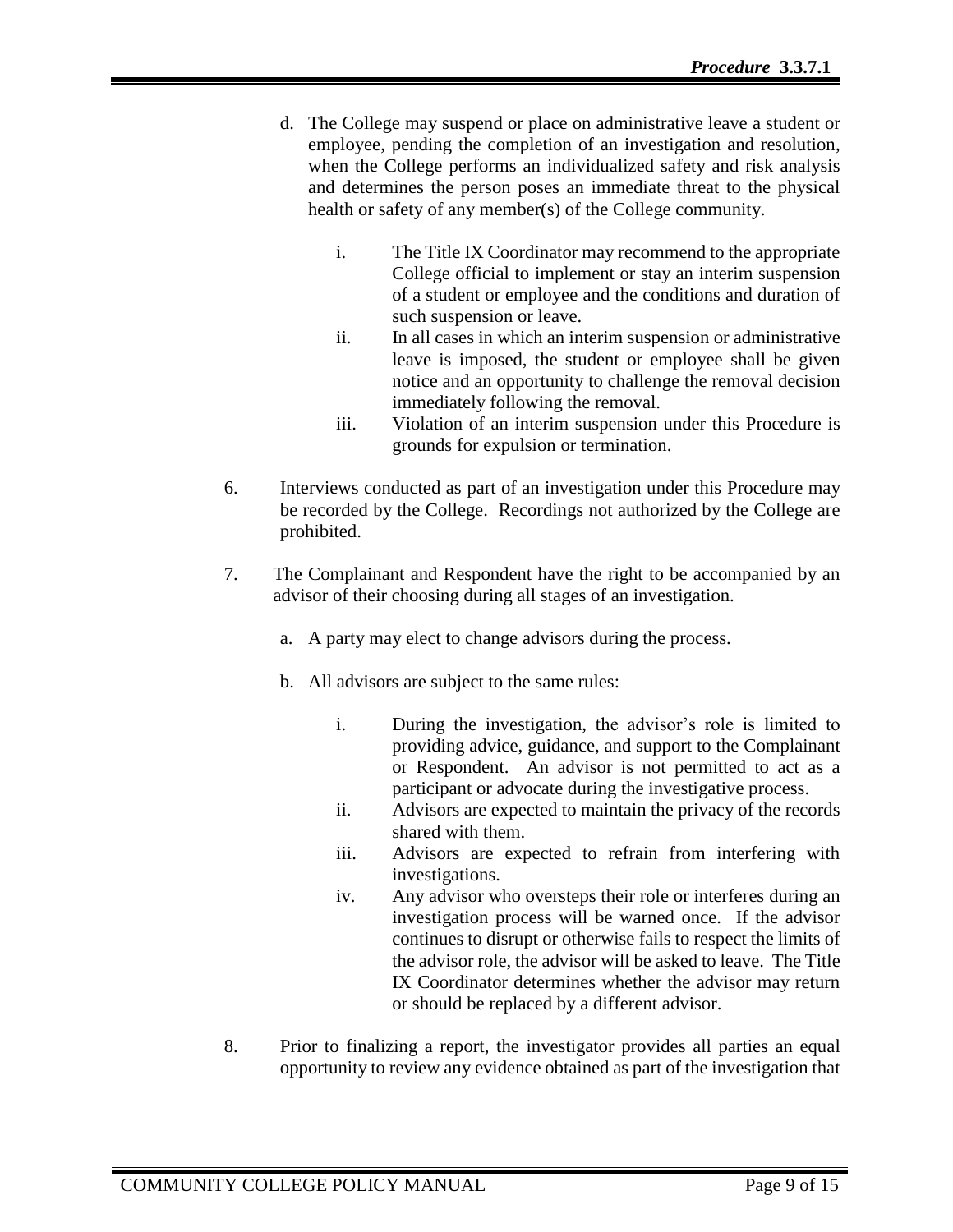is directly related to the allegations raised in the Formal Complaint, including evidence upon which the College does not intend to rely.

- a. The Complainant and Respondent may submit a written response to the evidence within ten days after receipt of the evidence.
	- i. Responses must be submitted to the investigator via email, mail, or hand delivery by 5:00 p.m. eastern standard time on the date responses are due.
	- ii. Responses may not exceed 10 double-spaced pages on 8.5x11 paper with one-inch margins and 12-point font.
- b. The investigator considers any responses received from the parties and conducts any further investigation necessary or appropriate.
- 9. Following an investigation and at least 10 days prior to a grievance hearing, the investigator submits an investigative report to the parties that fairly summarizes relevant evidence. The report includes a summary of the allegations; a summary of the response; a summary of the investigative steps taken to verify the allegations and response; and a summary of the evidence relevant to a determination of responsibility.

# **V. GRIEVANCE HEARINGS**

At least 10 days after the issuance of an investigation report, the College must hold a live hearing in front of a decision-maker to determine responsibility of a Respondent. The decision-maker may not be the Title IX Coordinator or the investigator(s). A "live hearing" means either in person or virtually. The following hearing rules apply:

- A. All parties must be able to see and hear the questioning of parties and witnesses.
- B. Any party may request a virtual hearing. If requested, the College will provide a virtual hearing.
- C. All parties have an equal opportunity to present witnesses, including fact and expert witnesses.
- D. The parties' advisors are permitted to cross-examine the parties and any witnesses.
	- 1. The parties are prohibited from directly conducting cross-examination. Cross-examination must be conducted by a party's advisor.
	- 2. The decision-maker determines whether questions asked during crossexamination are relevant to the determination of responsibility. If the decision-maker disallows a question, they will explain the basis for their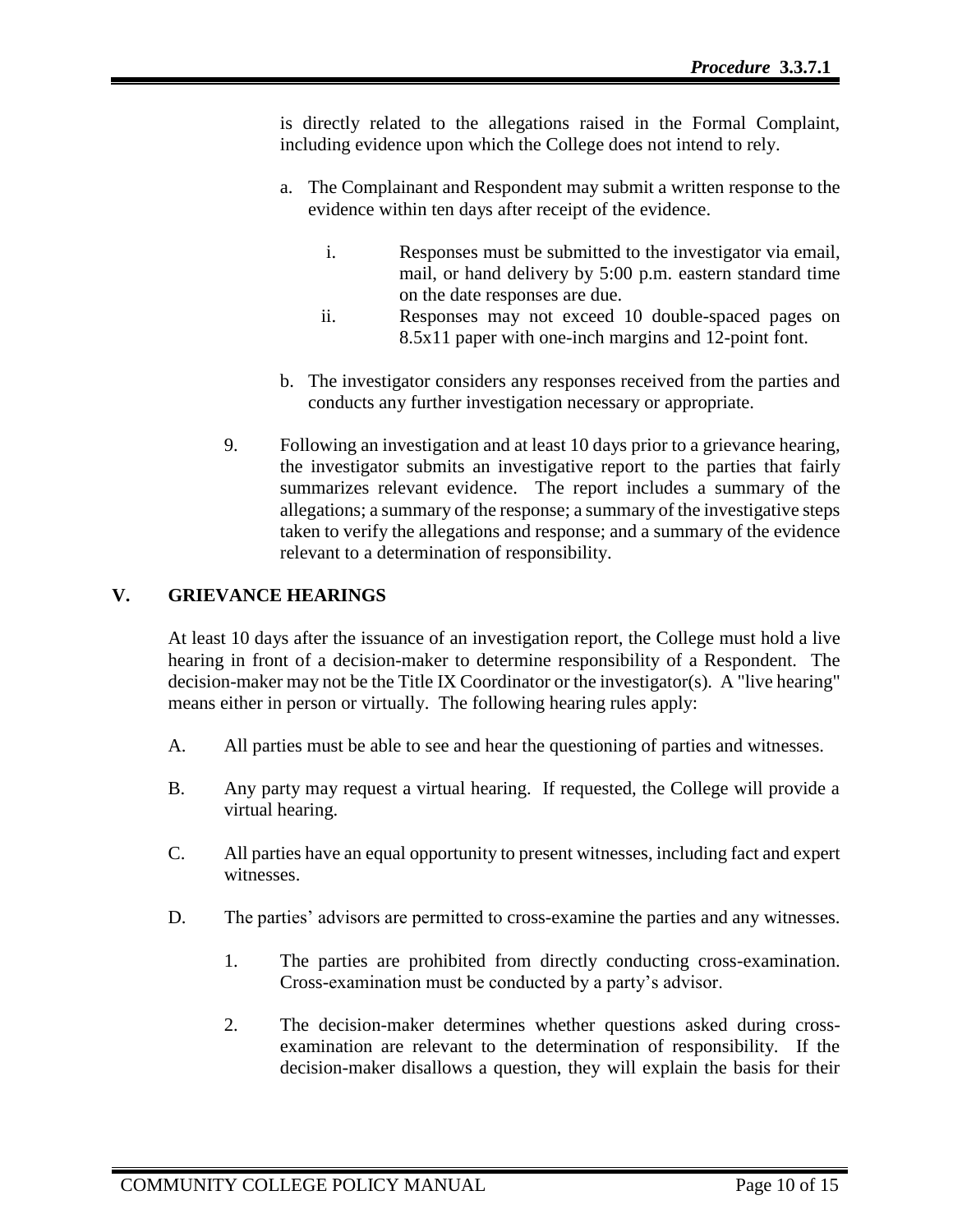decision at the hearing. Parties and advisors may not challenge a decisionmaker's relevancy determination during the hearing.

- 3. Evidence or questions that inquire about the Complainant's sexual predisposition or prior sexual history are prohibited (i.e. rape-shield protections) unless such questions and evidence are offered to prove that someone other than the Respondent committed the conduct alleged by the Complainant, or if the questions and evidence concern specific incidents of the Complainant's prior sexual behavior with respect to the Respondent and are offered to prove consent.
- 4. The decision-maker may not consider statements of individuals who do not submit to cross-examination in reaching a determination of responsibility
- 5. Records with a legally recognized privilege, such as medical treatment records, may not be used unless the individual or entity who holds the privilege waives the privilege. Any waiver must be written and made in advance of a hearing.
- 6. If a party does not have an advisor, the College will provide an advisor at no cost to the party. The advisor may, or may not, be an attorney.
- 7. Other standard Rules of Evidence do not apply in grievance hearings under these Procedures.
- E. The College will provide either an audio recording, audiovisual recording, or transcript of the hearing to all parties.
- F. The decision-maker evaluates all relevant evidence and reaches a determination regarding responsibility. The decision-maker issues their final written determination to all parties within ten (10) days of the hearing. The final written determination includes a summary of the allegations; a description of the procedural steps taken by the College to investigate and reach a determination of responsibility; findings of fact supporting the determination; conclusions regarding the application of College policies to the facts; a statement of and rationale for the result as to each allegation, including a determination of responsibility; any disciplinary sanctions the College recommends or imposes; whether remedies designed to restore or preserve equal access to an education program or activity will be provided to the Complainant; and the College's appeal procedures.
- G. The following sanctions may be imposed for those who have violated these Procedures:
	- 1. Students
		- a. Verbal or Written Warning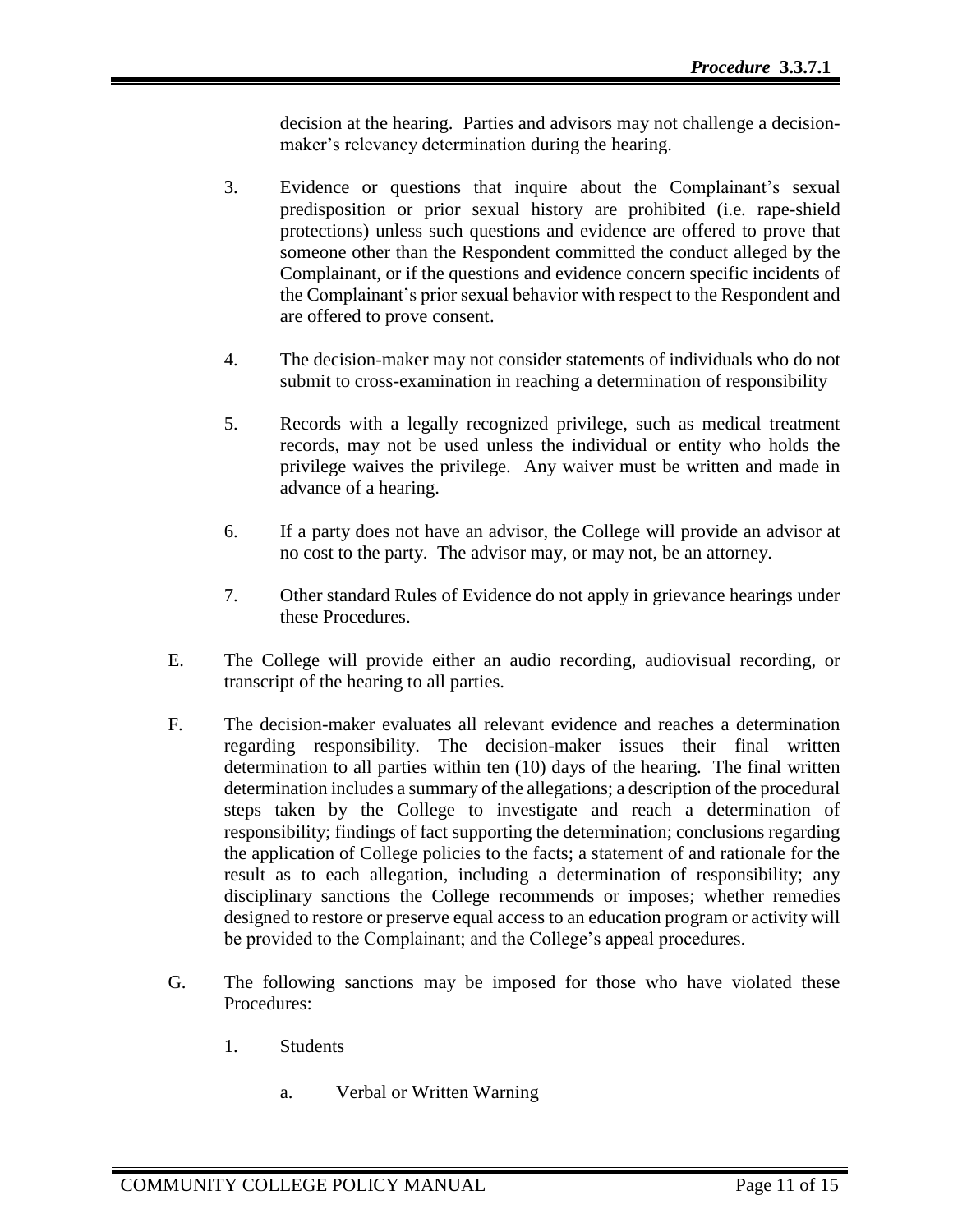- b. Probation
- c. Administrative withdrawal from a course without refund
- d. Required Counseling
- e. No Contact Directive
- f. Suspension
- g. Recommendation of Expulsion
- h. Other consequences deemed appropriate
- 2. Employees
	- a. Verbal or Written Warning
	- b. Performance Improvement Plan
	- c. Required Counseling
	- d. Required Training or Education
	- e. Recommendation of Demotion
	- f. Recommendation to Suspend with or without Pay
	- g. Recommendation of Dismissal
	- h. Other consequences deemed appropriate to the specific violation

If the decision-maker is required to make a recommendation for student expulsion or employee suspension, demotion or dismissal, such recommendation will be made to the appropriate College official after the time for appeal has expired. If the decision-maker recommends the Respondent be expelled, suspended, demoted, or dismissed, during the time in which either party has to appeal, the Respondent shall remain on suspension unless otherwise determined by the decision-maker.

# **VI. APPEALS**

After the decision-maker submits their determination of responsibility to the Complainant and Respondent, all parties are given an equal opportunity to appeal the determination. Appeals may be based only on these grounds:

- A. Procedural irregularity that affected the outcome;
- B. New evidence that was not reasonably available at the time of the hearing that could affect the outcome; and/or
- C. The Title IX Coordinator, investigator, or decision-maker had a bias or conflict of interest that affected the outcome.

Parties must submit any appeal to the President of the College by 5:00 p.m. eastern standard time via email or mail, within ten (10) days of receiving the decision-maker's written determination of responsibility. Appeals may not exceed ten (10) double-spaced pages on 8.5x11 paper with one-inch margins and 12-point font.

The College notifies all parties when an appeal is filed and provides all parties a copy of the appeal and a chance to submit a written statement supporting or challenging the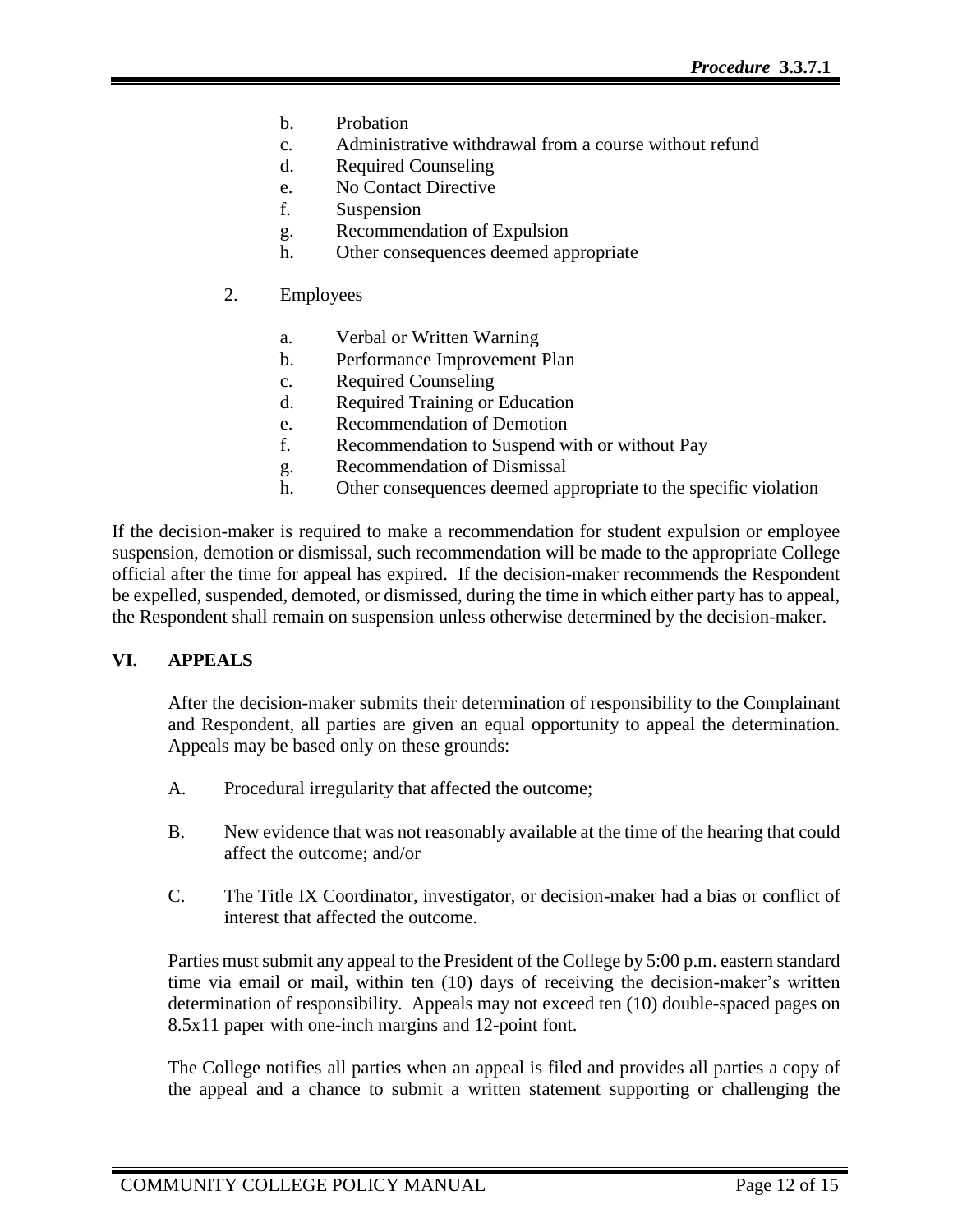outcome. Parties must submit written statements supporting or challenging the outcome to the President of the College by 5:00 p.m. eastern standard time via email or mail, within two (2) days of receiving a copy of an appeal.

The President shall conduct a review of the record, including the appeal(s) received, any written statements supporting or challenging the outcome, the investigation report, the decision-maker's written determination of responsibility, and any accompanying evidence prior to issuing a written decision to the Complainant and Respondent that describes the result of the appeal and the rationale for the result.

The President's written decision is final.

# **VII. PROTECTION AGAINST RETALIATION**

The College will not in any way retaliate against an individual for the purpose of interfering with any right or privilege secured by Title IX or because the individual has made a report or complaint, testified, assisted, participated, or refused to participate in any manner in an investigation, proceeding, or hearing under these Procedures.

Retaliation is a violation of College policy regardless of whether the underlying allegations are ultimately found to have merit. Reports of retaliation are treated separately from reports or complaints of sexual harassment.

# **VIII. PROVIDING FALSE INFORMATION**

Any individual who knowingly files a false report or complaint, who knowingly provides false information to College officials or who knowingly misleads College officials involved in the investigation or resolution of a complaint may be subject to disciplinary action, including but not limited to expulsion or employment termination. The College recognizes a determination regarding responsibility alone is not sufficient to conclude a false report or complaint was made.

# **IX. LIMITED IMMUNITY**

The College community encourages the reporting of misconduct and crimes. Sometimes, complainants or witnesses are hesitant to report to College officials or participate in resolution processes because they fear they themselves may be accused of various policy violations. It is in the best interest of this College that as many complainants as possible choose to report to College officials and that witnesses come forward to share what they know. To encourage reporting, the College offers sexual harassment complainants and witnesses amnesty from minor policy violations.

# **X. FERPA (Family Educational Rights and Privacy Act)**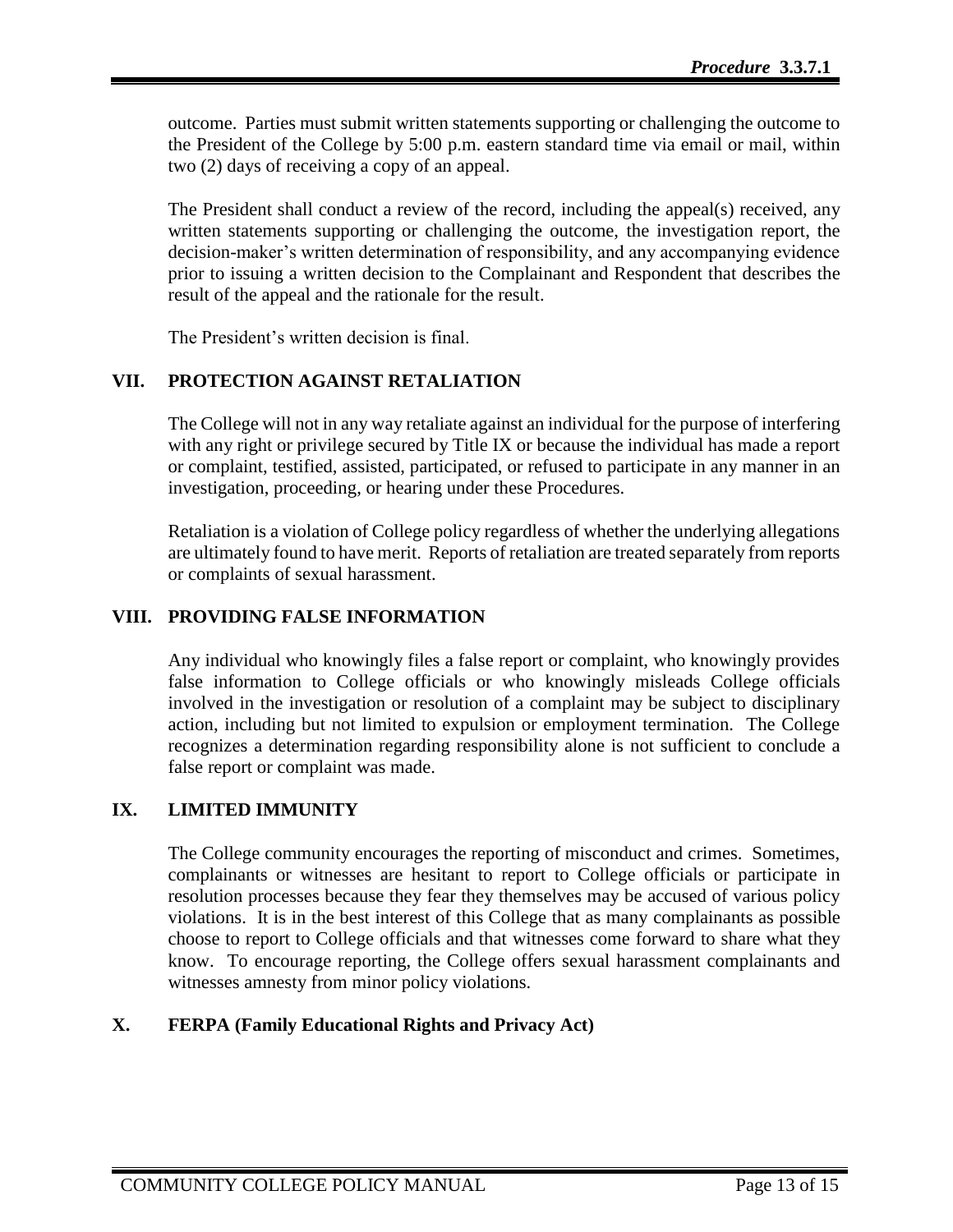A student's personally identifiable information found in a student's education records will be shared only with College employees who need to know to assist with the College's response to sexual harassment.

A student's personally identifiable information found in a student's education records will not be disclosed to third parties unaffiliated with the College unless:

- A. The student gives consent;
- B. The College must respond to a lawfully issued subpoena or court order; or
- C. The College is otherwise required by law to disclose.

# **XI. SUSPENDING PROCEDURES**

In cases of emergency or serious misconduct, the College reserves the right to suspend this process and may enact appropriate action for the welfare and safety of the College community.

# **XII. STUDENT AND EMPLOYEE EDUCATION AND ANNUAL TRAINING**

The Title IX Coordinator, investigators, decision-makers, and those involved in any informal resolution process shall receive annual trainings on topics including:

- A. The definition of sexual harassment for Title IX purposes;
- B. The scope of the College's education programs and activities under Title IX;
- C. How to conduct an investigation and grievance process including hearings, appeals, and informal resolution processes;
- D. How to serve impartially, including avoiding prejudgment of facts at issue, conflicts of interest, and bias;
- E. Technology to be used at live hearings;
- F. Issues of relevance of questions and evidence, including rape-shield limitations; and
- G. Issues of relevance to create an investigative report that fairly summarizes relevant evidence.

All training materials are posted on the College's website.

All new students and all employees shall be required to participate in a primary prevention and awareness program that promotes awareness of sexual harassment. This program will be held annually at the beginning of each fall semester.

At this annual training, students and employees must receive training in the following areas:

A. Information about safe and positive options for bystander intervention skills;